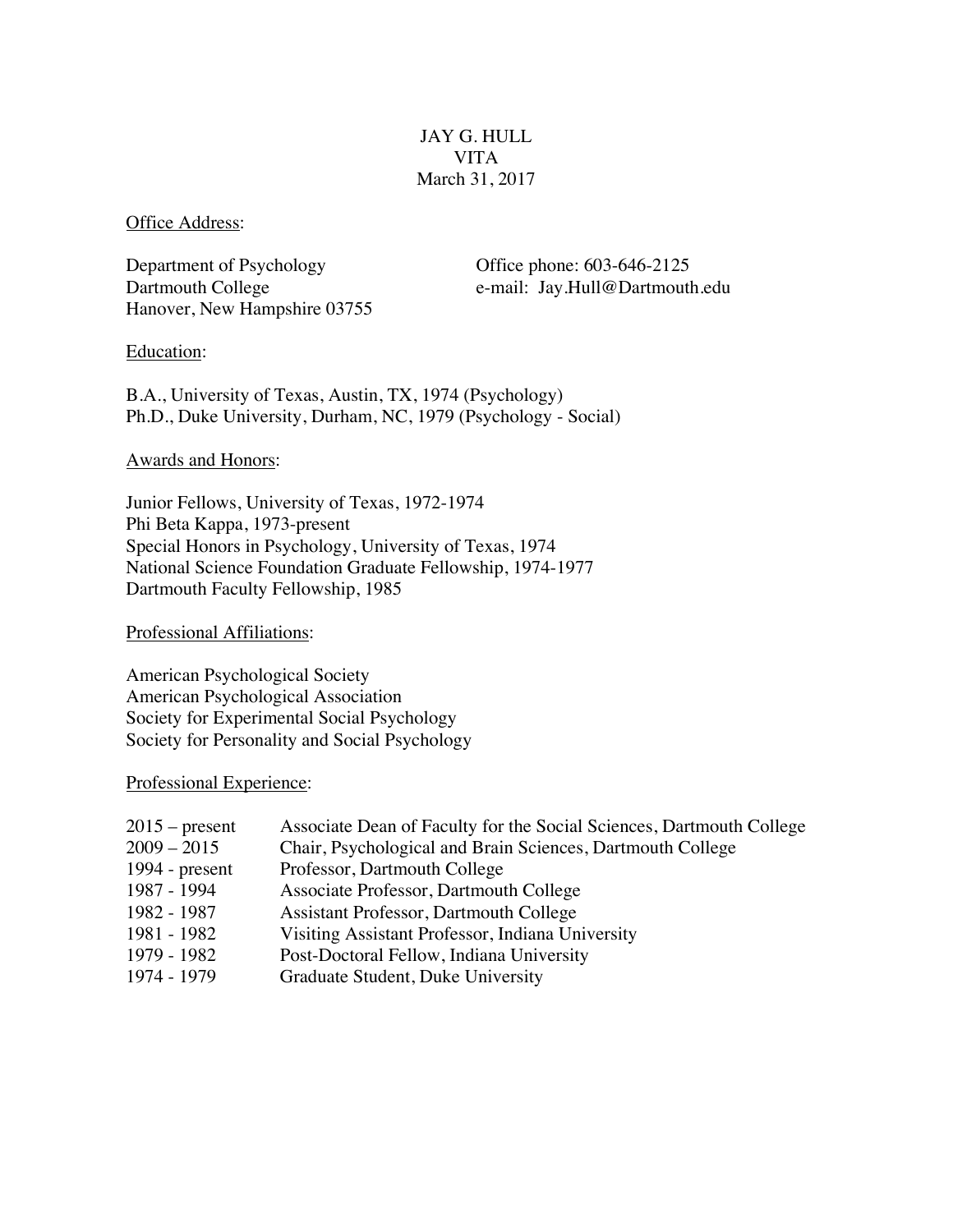#### Publications:

Dionne-Odom, J.N., Hull, J.G., Martin, M.Y., Lyons, K.D., Prescott, A.T., Tosteson, T., Li, Z., Akyar, I., Raju, D., & Bakitas, M.A. (2016). Associations between advanced cancer patients' survival and family caregiver presence and burden. *Cancer Medicine, 5,* 853-862.

Bakitas, M. Tosteson, T.,Li, Z., Lyons, K., Hull, J., Li, Z., Dionne-Odom, J.N., Frost, J., Dragnev, K., Hegel, M., Azuero, A., Ahles, TA., (2015). Early vs Delayed Initiation of Concurrent Palliative Oncology Care: Patient Outcomes of the ENABLE III Randomized Controlled Trial. *Journal of Clinical Oncology, 33*, 1438-1445*.* [DOI: 10.1200/JCO.2014.58.6362]

Dionne-Odom, J., Azeuro, A., Lyons, K., Tosteson, T., Hegel, M., Hull, J., Li, Z., Li, Z., & Bakitas, M. (2015). Benefits of Early versus Later Palliative Care to Informal Family Caregivers of Persons with Advanced Cancer: Outcomes from the ENABLE III Randomized Clinical Trial. *Journal of Clinical Oncology, 33*, 1446-1452*.* [DOI: 10.1200/JCO.2014.58.7824]

Lyons, K.D., Hull, J.G., Kaufman, P.A., Li, Z., Seville, J.L., Ahles, T.A., Kornblith, A.B., & Hegel, M.T. (2015). Development and initial evaluation of a telephone-delivered, behavioral activation and problem-solving treatment program to address functional goals of breast cancer survivors. *Journal of Psychosocial Oncology*, 33, 199-218. [DOI: 10.1080/07347332.2014.1002659]

Hull, J.G., Brunelle, T.J., Prescott, A.T., & Sargent, J.D. (2014). A longitudinal study of risk-glorifying video games and behavioral deviance. *Journal of Personality and Social Psychology, 107,* 300-325. [DOI: 10.1037/a0036058]

Berman, M.I., Buckey, J.C., Hull, J.G., Linardatus, E., Song, S.L., McClellan, R.K., & Hegel, M.T. (2014). Feasibility study of an interactive multimedia electronic problem solving treatment program for depression: A preliminary uncontrolled trial. *Behavior Therapy, 45,* 358-375. [http://dx.doi.org/10.1016/j.beth.2014.02.001]

Hull, J.G., Draghici, A.M., & Sargent, J.D. (2012). A longitudinal study of riskglorifying video games and reckless driving. *Psychology of Popular Media Culture, 1,* 244- 253. [DOI: 10.1037/a0029510]

Lyons, K.D., Hegel, M.T., Hull, J.G., Li, Z., Balan, S., & Bartels, S. (2012). Reliability and validity of the Valued Activity Inventory for Adults with Cancer (VAI-AC). *OTJR: Occupation, Participation, and Health, 32,* 238-245. [10.3928/15394492-20110623-02]

Krendl, A.C., Magoon, N.S., Hull, J.G., & Heatherton, T.F. (2011). Judging a book by its cover: The differential impact of attractiveness on predicting one's acceptance to high or low status social groups. *Journal of Applied Social Psychology, 41,* 2538-2550.

Lyons, K.D., Hull, J., Root, L., Kimtis, E., Schaal, A., Stearns, D., Williams, I., Meehan, K. & Ahles, T.A. (2011). A pilot study of activity engagement in the first six months after stem cell transplantation. *Oncology Nursing Forum, 38,* 75-83. [doi: 10.1188/11.ONF.75-83]

O'Hara, R.E., Hull, J.G., Lyons, K.D., Bakitas, M., Hegel, M.T., Li, Z., & Ahles, T.A. (2010). Changing Caregiver Burden: Impact of a Patient-Focused Palliative Care Intervention for Patients with Advanced Cancer. *Palliative and Supportive Care, 8,* 395-404. [doi:10.1017/S1478951510000258]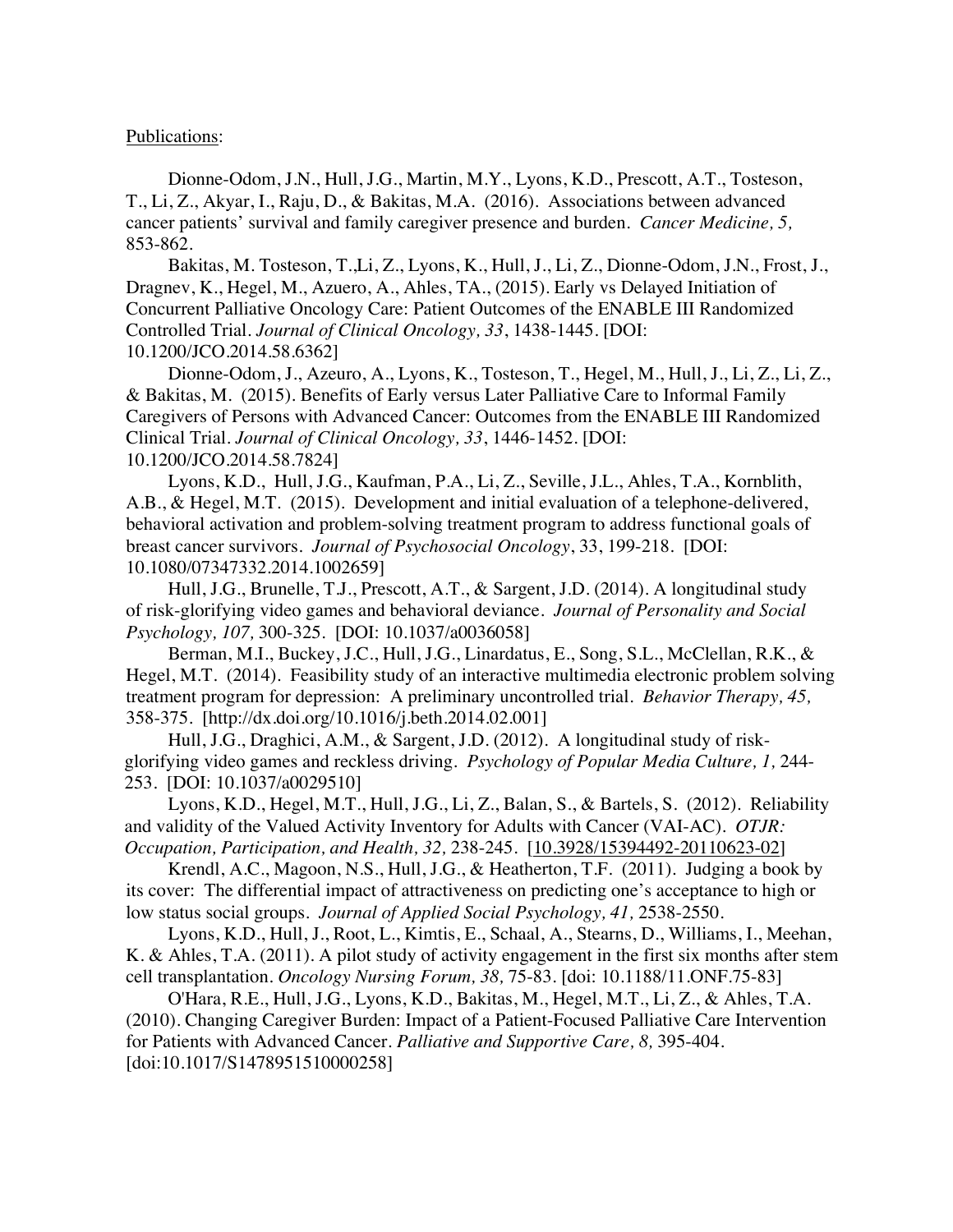Hegel, M.T., Lyons, K.D., Hull, J.G., Kaufman, P., Urquhart, L., Li, Z., & Ahles, T.A. (2010). Feasibility Study of a Randomized Controlled Trial of a Telephone-Delivered Problem Solving-Occupational Therapy Intervention to Reduce Participation Restrictions in Rural Breast Cancer Survivors Undergoing Chemotherapy. *Psycho-oncology, 20,* 1092-1101. [doi:10.1002/pon.1830]

May, J., Sinnott-Armstrong, W., Hull, J.G., & Zimmerman, A. (2010). Practical interests, relevant alternatives, and knowledge attributions: An empirical study. *Review of Philosophy and Psychology (formerly European Review of Philosophy), 1, 265-273.* 

Bakitas, M., Lyons, K.D., Hegel, M.T., Balan, S., Brokow, F.C., Seville, J., Hull, J.G., Li, Z., Tosteson, T.D., Byock, I.B., Ahles, T.A. (2009). Effects of a palliative care intervention on clinical outcomes in patients with advanced cancer. *Journal of the American Medical Association, 302,* 741-749. [doi: 10.1001/jama.2009.1198]

Bakitas, M., Lyons, K.D., Hegel, M.T., Balan, S., Barnett, K.N., Brokow, F.C., Byock, I.R., Hull, J.G., Zhongze, L., McKinstry, E., Seville, J.L., & Ahles, T.A. (2009). The project ENABLE II randomized controlled trial to improve palliative care for rural patients with advanced cancer: Baseline findings, methodological challenges, and solutions. *Palliative and Supportive Care, 7,* 1-12. [doi: 10.1017/S1478951509000108]

Lyons, K.D., Bakitas, M., Hegel, M.T., Hanscom, M.S., Hull, J., & Ahles, T.A. (2009). (2009). Reliability and validity of the Functional Assessment of Chronic Illness Therapy - Palliative Care (FACIT-PAL) scale. *Journal of Pain and Symptom Management, 37,* 23-32. [doi: 10.1016/*j*.jpainsymman.2007.12.015]

Oxman, T.E., Hegel, M.T., Hull, J.G., Dietrich, A.J. (2008). Problem-solving treatment and coping styles in primary care minor depression. *Journal of Consulting and Clinical Psychology, 76,* 933-943. [doi: 10.1037/a0012617]

Sinnott-Armstrong, W., Mallon, R., McCoy, T., & Hull, J.G. (2008). Intention, temporal order, and moral judgments. *Mind & Language, 23,* 90-106.

Hull, J.G. (2007). Structural equation modeling. R.F. Baumeister and K.D. Vohs (Eds.) *Encyclopedia of Social Psychology,* Vol. 2, Sage Publications. Pp. 953-954.

Hull, J.G. (2007). Self-awareness. R.F. Baumeister and K.D. Vohs (Eds.) *Encyclopedia of Social Psychology,* Vol. *2*, Sage Publications. Pp. 790-792.

Hull, J.G. (2007). LISREL. R.F. Baumeister and K.D. Vohs (Eds.) *Encyclopedia of Social Psychology*, Sage Publications. Pp. 529-530.

Hull, J. G., & Slone, L. B. (2006). A dynamic model of the will with an application to alcohol intoxication. In W. Prinz & N. Sebanz (Eds.) *Disorders of volition*. Cambridge, MA: MIT Press. Pp. 439-455.

Hegel, M.T., Oxman, T.E., Hull, J.G., Swain, K., & Swick, H. (2006). Watchful waiting and minor depression in primary care: Remission rates and predictors of improvement. *General Hospital Psychiatry, 28*, 205-212.

Tickle, J.J., Hull, J.G., Sargent, J.D., Dalton, M.A., Heatherton, T.F. (2006). A structural equation model of social influences and exposure to media smoking on adolescent smoking. *Basic and Applied Social Psychology, 28,* 117-129.

Hull, J. G., & Slone, L. B. (2004). Self-regulatory failure and alcohol use. In R. F. Baumeister & K. D. Vohs (Eds.) *Handbook of self-regulation: Research, theory, and applications.* New York: Guilford Press. Pp. 466-491.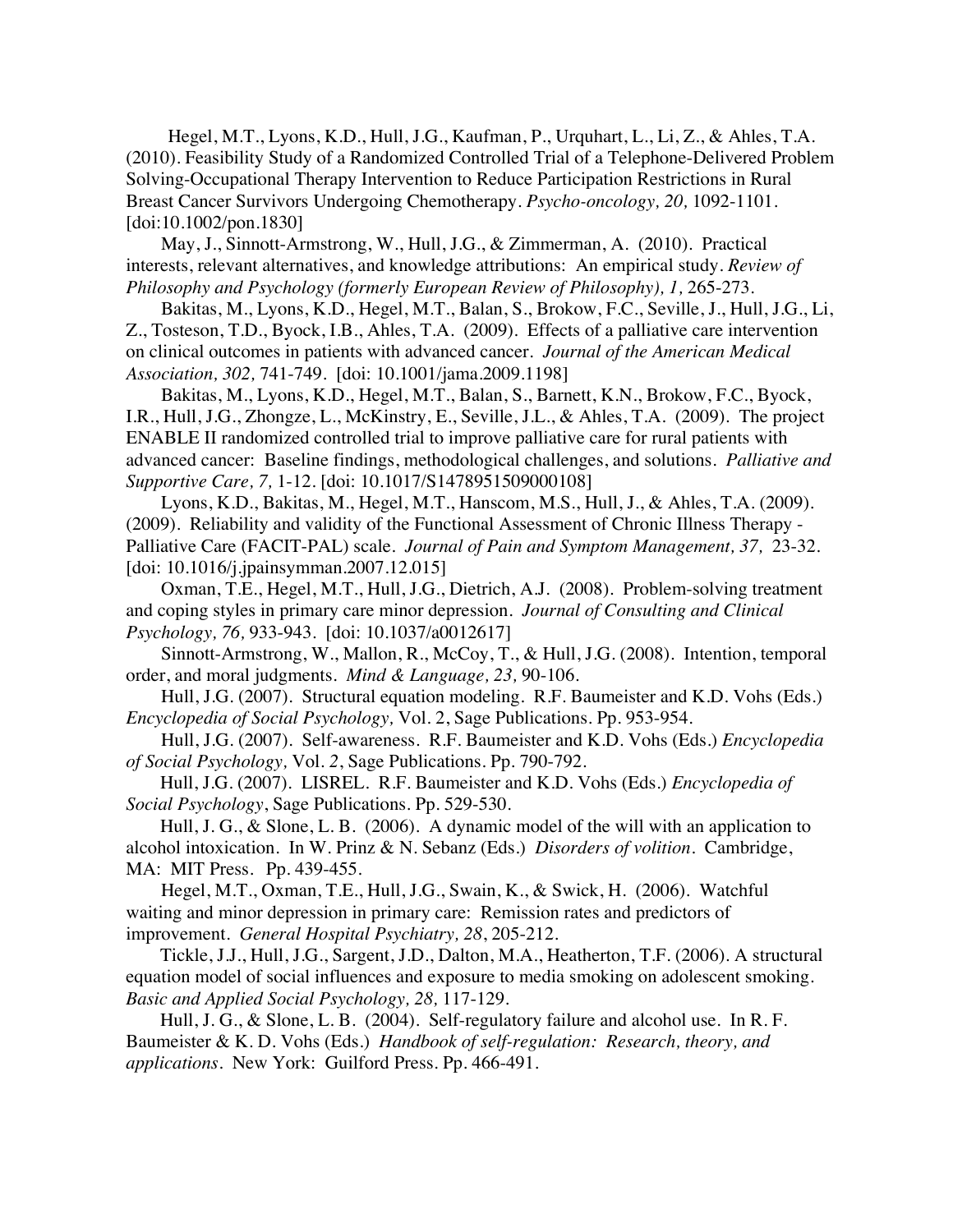Sayette, M.A., Martin, C.S., Hull, J.G., Wertz, J.M., & Perrott, M.A. (2003). Effects of nicotine deprivation on craving response covariation in smokers. *Journal of Abnormal Psychology, 112,* 110-118.

Hull, J.G., Slone, L.B., Meteyer, K.B., & Matthews, A.R. (2002). The nonconsciousness of self-consciousness. *Journal of Personality and Social Psychology, 83,* 406- 424.

Slone, L. B. & Hull, J. G. (2002). The use of deception in research. In R. Amdur & E. Bankert (Eds). *Institutional Review Board: Management and Function*. Sudbury, MA: Jones and Bartlett. Pp. 244-249.

Hull, J.G. (2002). Modeling the structure of self-knowledge and the dynamics of selfregulation. In A. Tesser, D.A. Stapel, & J.V. Wood (Eds.). *Self and Motivation: Emerging Psychological Perspectives* (pp. 173 - 206). Washington, DC: American Psychological Association.

Heatherton, T., Kleck, R. E., Hebl, M., and Hull, J. G. (2000). (Eds.), *Social psychology of stigma.* New York: Guilford Publications, Inc.

Oxman, T.E., & Hull, J.G. (2001). Social support and treatment response in older depressed primary care patients. *Journal of Gerontology: Psychological Sciences, 56B,* 35- 45.

Oxman, T.E., & Hull, J.G. (1997). Social support, depression, and activities of daily living in older heart surgery patients. *Journal of Gerontology: Psychological Sciences, 52B,* 1-14.

Hull, J.G. (1995). When explanations fail: Science and pseudoscience in psychology. *Psychological Inquiry, 7,* 149-151.

Hull, J.G., Tedlie, J.C., & Lehn, D.A. (1995). Modeling the relation of personality variables to symptom complaints: The unique role of negative affectivity. In R.H. Hoyle (Ed.), *Structural equation modeling: Issues and applications.* Newbury Park, CA: Sage. Pp. 217-236.

McLaughlin, C.R., Hull, J.G., Edwards, W.H., Cramer, C.P., & Dewey, W.L. (1993). Neonatal pain: A comprehensive survey of attitudes and practices. *Journal of Pain and Symptom Management, 8*, 7-16.

Hull, J.G., Tedlie, J.C., & Lehn, D.A. (1992). Moderator variables in personality research: The problem of controlling for plausible alternatives. *Personality and Social Psychology Bulletin, 18,* 115-117.

Hull, J.G., Lehn, D.A., & Tedlie, J.C. (1991). A general approach to testing multifaceted personality constructs. *Journal of Personality and Social Psychology, 61,* 932- 945.

Hull, J.G., & Mendolia, M. (1991). Modeling the relations of attributional style, expectancies, and depression*. Journal of Personality and Social Psychology, 61,* 85-97.

Hull, J.G., Reilly, N.P., & Ennis, C. (1990). Self-consciousness, role discrepancy, and depressive affect. *Anxiety Research, 2,* 197-210.

Hull, J.G., Van Treuren, R.R., Ashford, S.J., Propsom, P., & Andrus, B.W. (1988). Selfconsciousness and the processing of self-relevant information. *Journal of Personality and Social Psychology, 54,* 452-465.

Hull, J.G., Van Treuren, R.R., & Propsom, P. (1988). Attributional style and the components of hardiness*. Personality and Social Psychology Bulletin, 14,* 505-513.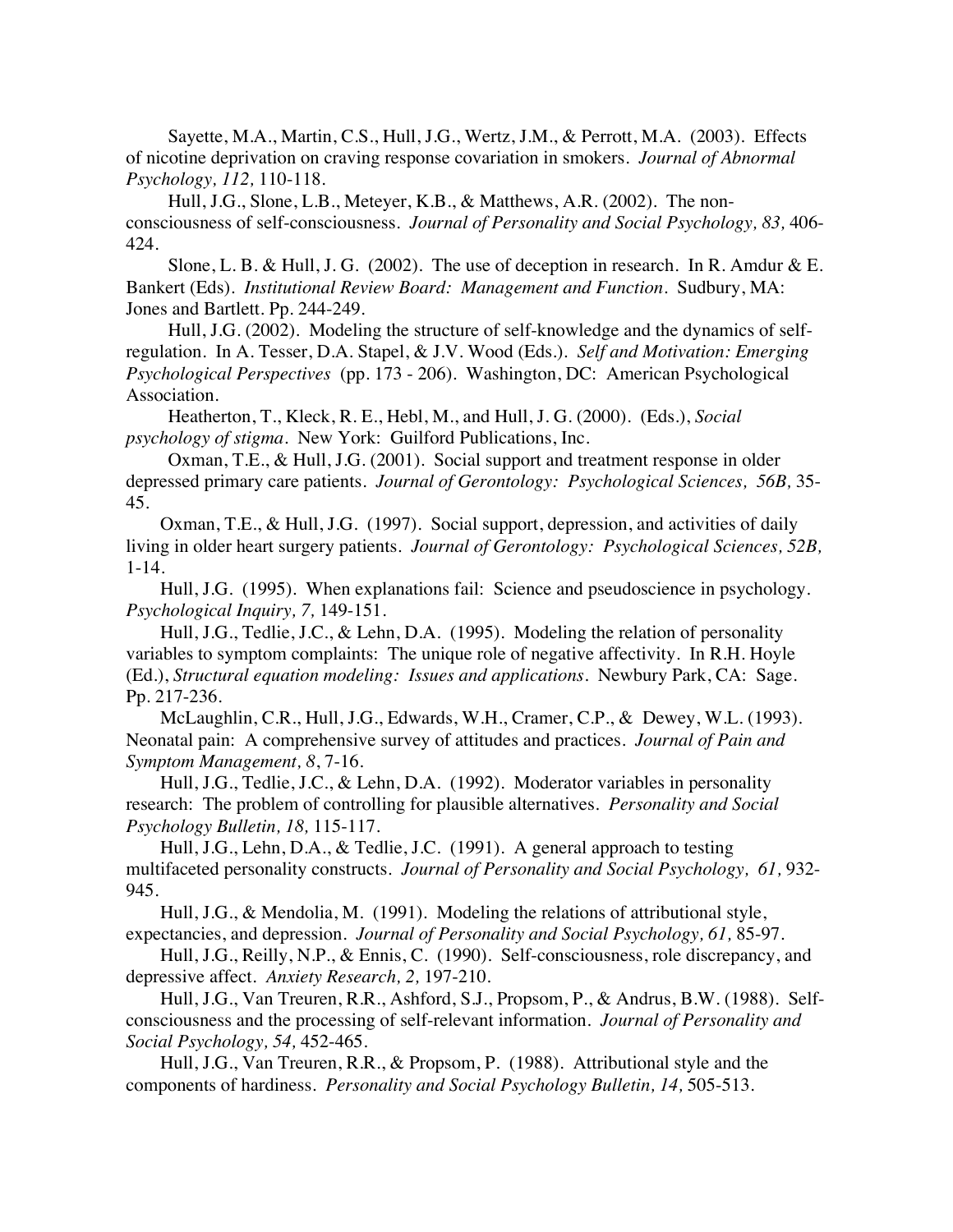Hull, J.G., Van Treuren, R.R., & Virnelli, S. (1987). Hardiness and health: A critique and alternative approach. *Journal of Personality and Social Psychology, 53*, 518-530.

Davis, M. H., Hull, J. G., Young, R. D., & Warren, G. G. (1987). Reactions to dramatic film stimuli: The influence of cognitive and emotional empathy. *Journal of Personality and Social Psychology, 52,* 126-133.

Hull, J. G. (1987). The self-awareness model of alcohol use. In H. T. Blane & K. E. Leonard (Eds.) *Psychological theories of drinking and alcoholism*. New York: Guilford.

Hull, J. G., & Bond, C. F. (1986). The social and behavioral consequences of alcohol consumption and expectancy: A meta-analysis. *Psychological Bulletin, 99,* 347-360.

Hull, J. G., Young, R. D., & Jouriles, E. (1986). Applications of the self-awareness model of alcohol consumption: Predicting patterns of use and abuse. *Journal of Personality and Social Psychology, 51*, 790-796.

Hull, J. G., & Reilly, N. P. (1986). An information processing approach to alcohol use and its consequences. In R. Ingram (Ed.) *Information processing approaches to psychopathology and clinical psychology*. New York: Academic Press.

Hull, J. G., & Schnurr, P. P. (1986). The role of self in alcohol use. In L. M. Hartman and K. R. Blankstein (Eds.) *Perception of self in emotional disorder and psychotherapy.* New York: Plenum.

Hull, J. G., & Van Treuren, R. R. (1986). Experimental social psychology and the causes and effects of alcohol consumption. In H. D. Cappell (Ed.) *Research advances in alcohol and drug problems*. New York: Plenum.

Hull, J. G., & Reilly, N. P. (1983). Self-awareness, self-regulation, and alcohol consumption: A reply to Wilson. *Journal of Abnormal Psychology, 92,* 514-519.

Hull, J. G., & Young, R. D. (1983). Self-consciousness, self-esteem, and success-failure as determinants of alcohol consumption in male social drinkers. *Journal of Personality and Social Psychology, 44,* 1097-1109.

Hull, J. G., & Young, R. D. (1983). The self-awareness reducing effects of alcohol consumption: Evidence and implications. In J. Suls, & A. G. Greenwald (Eds.) *Psychological perspectives on the self*. (Vol. 2). Hillsdale, N.J.: Erlbaum.

Hull, J. G., Levenson, R. W., Young, R. D., & Sher, K. J. (1983). The self-awareness reducing effects of alcohol consumption. *Journal of Personality and Social Psychology, 44*, 461-473.

Hull, J. G., & West, S. G. (1982). The discounting principle in attribution. *Personality and Social Psychology Bulletin, 8*, 208-213.

Hull, J. G. (1981). A self-awareness model of the causes and effects of alcohol consumption. *Journal of Abnormal Psychology, 90, 586*-600.

Wilson, T. D., Hull, J. G., & Johnson, J. (1981). Awareness and self- perception: Verbal reports on internal states*. Journal of Personality and Social Psychology, 40,* 53-71.

Hull, J. G., & Levy, A. S. (1979). The organizational functions of the self: An alternative to the Duval and Wicklund model of self-awareness*. Journal of Personality and Social Psychology, 37,* 756-768.

Manuscripts under review or being revised for resubmission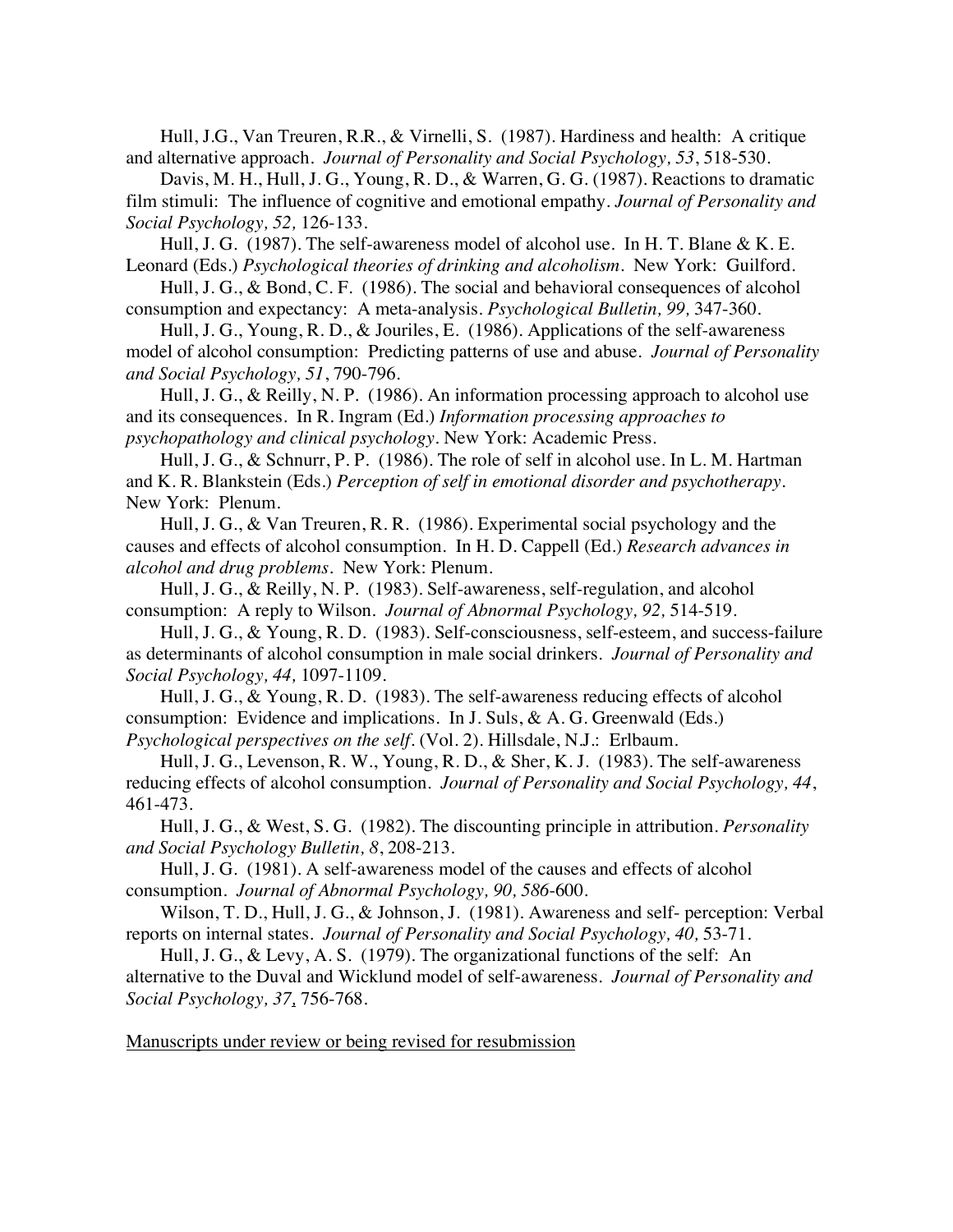Prescott, A.T., Sargent, J.D., & Hull, J.G. (Revise & Resubmit: *Proceedings of the National Academy of Sciences*). The relationship between violent video game play and physical aggression over time: A meta-analysis.

Prescott, A., Hull, J.G., Dionne-Odom, J., Tosteson, T., Lyons, K., Li, Z., Dragnev, K., Hegel, M., Ahles, T., & Bakitas, M. (Revise & Resubmit: *Health Psychology*). The role of a palliative care intervention in moderating the relationship between depression and survival among individuals with advanced cancer.

Grants and Proposals (since 2007):

Title: Participation restrictions in younger rural cancer survivors Agency: National Institute of Health Dates: 05/01/2010 – 04/30/2012 Role: Co-Investigator Level of Funding: \$439,725 Status: Awarded; 1 R21 CA140849-01; Hegel (PI)

Title: Early versus later palliative cancer care: Clinical and biobehavioral effects. Agency: National Institute of Nursing Research. Dates: 9/30/09 - 7/31/12 Role: Other significant contributor Level of Funding: \$474,000 Status: Awarded; R01 NR011871-01; Bakitas (PI)

Title: Functional Performance of Older Adults with Cancer Agency: Hitchcock Foundation Dates: 7/1/08 - 6/30/10 Role: Mentor Level of Funding: \$76,346 Status: Awarded; Tiffany Blake Fellowship; PI: Lyons

Title: Representing others: Neural systems for acquiring and evaluating social knowledge Agency: National Institute of Health; Mechanism: Conte Center, National Institute of Mental Health Dates: 07/01/09 – 06/30/14 Role: Co-Investigator Level of Funding: \$10,732, 950 Status: Pending

Title: Improving palliative care for patients with cancer Agency: National Cancer Institute Dates: 09/01/07 – 12/31/08 Role: Consultant Status: Awarded; R01 CA101704; Hegel (PI)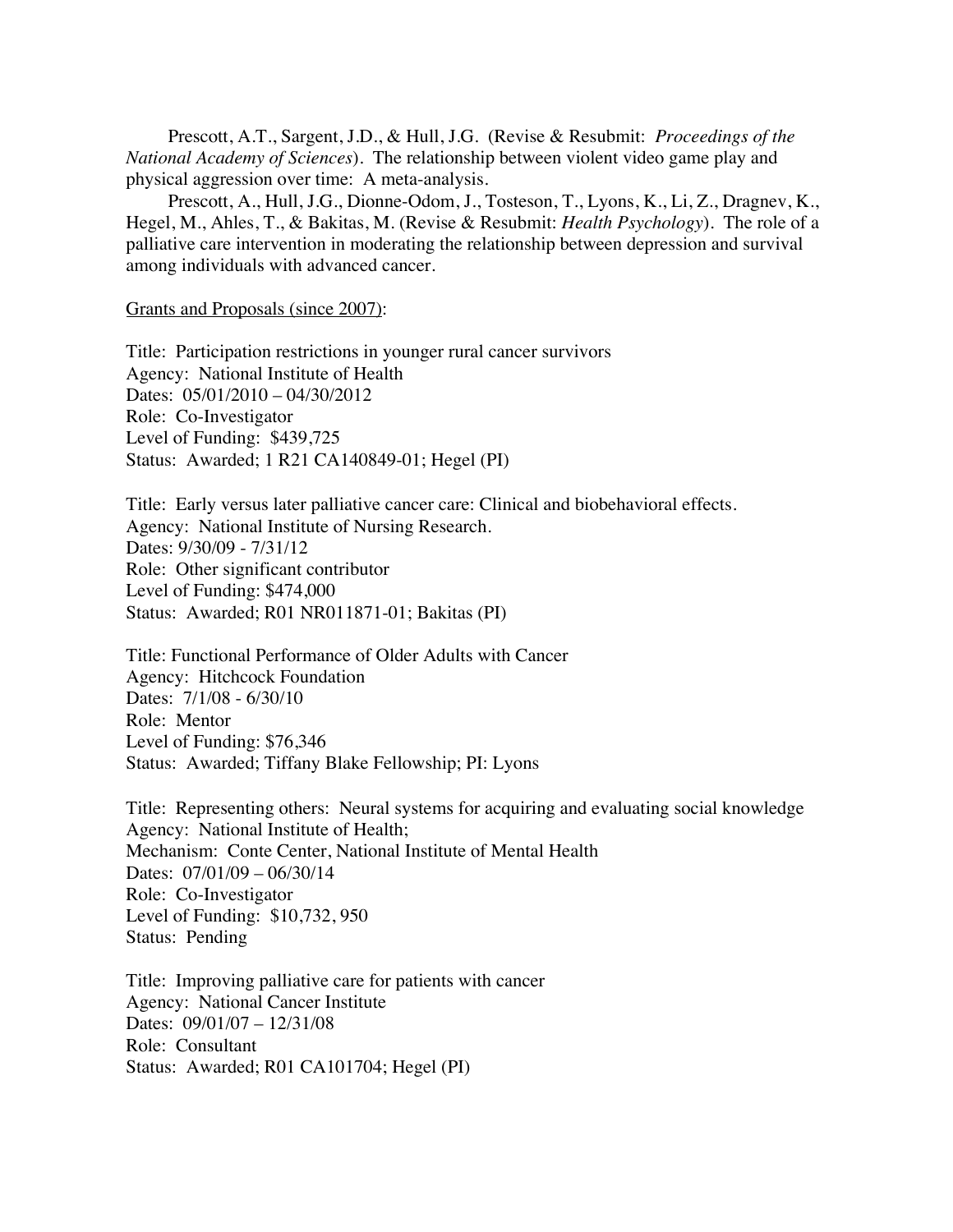#### Presentations:

Prescott, A.T., Sargent, J.D., Brunelle, T., & Hull, J.G. (2015). A meta-analysis and independent study of the prospective effect of violent video game play on aggression: The moderating effect of ethnicity. Presented at the meeting of the Society for Personality and Social Psychology, Long Beach, CA, February, 2015.

Prescott, A., Hull, J.G., Dionne-Odom, J., Lyons, K., Tosteson, T., Li, Z., Dragnev, K., & Bakitas, M. (2015). Early palliative care positively impacts advanced cancer patients' depression and survival. Presented at the Annual Assembly of the AAHMP and HPNA, February, 2015. Winner of Best Abstract.

Prescott, A., Hull, J.G., Dionne-Odom, J., Lyons, K., Tosteson, T., Li, Z., Dragnev, K., & Bakitas, M. (2014). Early palliative care positively impacts advanced cancer patients' depression and survival. Presented at the Palliative Care in Oncology Symposium, Boston, October, 2014.

Prescott, A.T., & Hull, J.G. (2014). Self-consciousness moderates the effect of implicit but not explicit primes on subsequent relevant behavior. Presented at the meeting of the Society for Personality and Social Psychology, Austin, February, 2014.

Brunelle, T.J., Draghici, A.M., & Hull, J.G. (2014). Identification with deviant video game protagonist increases tolerance for deviance. Presented at the meeting of the Society for Personality and Social Psychology, Austin, February, 2014.

Hull, J.G. (2013). Experimental and longitudinal studies on the relation of video game play and deviant behavior. Presented at the Fourth Annual Thematic Meeting on Addiction, Tampa, November, 2013.

Brunelle, T.J., Prescott, A.T., Sargent, J.D., & Hull, J.G. (2013). A longitudinal study of risk glorifying video games and cigarette smoking. Presented at the meeting of the Association for Psychological Science, May 2013.

Prescott, A.T., Brunelle, T.J., Sargent, J.D., & Hull, J.G. (2013). A longitudinal study of risk glorifying video games and alcohol consumption. Presented at the meeting of the Association for Psychological Science, May 2013.

Draghici, A.M., McRae, K., & Hull, J.G. (2013). Self- and other-referent trait inference during face processing: Implications for social anxiety and social cognition. Presented at the meeting of the Cognitive Neuroscience Society, April 2013.

Draghici, A.M., & Hull, J.G. (2012). Identification with a deviant video game character increases tolerance for deviance. Presented at the meeting of the Association for Psychological Science, Chicago, May 2012.

Hull, J.G. (2012). Symposium Discussant: Why have a drink? Emotional, cognitive, and motivational mechanisms of acute alcohol consumption. Presented at the meeting of the Association for Psychological Science, Chicago, May 2012.

Hull, J.G. (2011). Self-focused attention: The legacy of Robert Wicklund. Presented at New York University, November 2011.

Hull, J.G., Sargent, J.D., & Draghici, A., (2010). A longitudinal study of videogames and reckless driving. Presented at the meeting of the Association for Psychological Science, Boston, May 2010.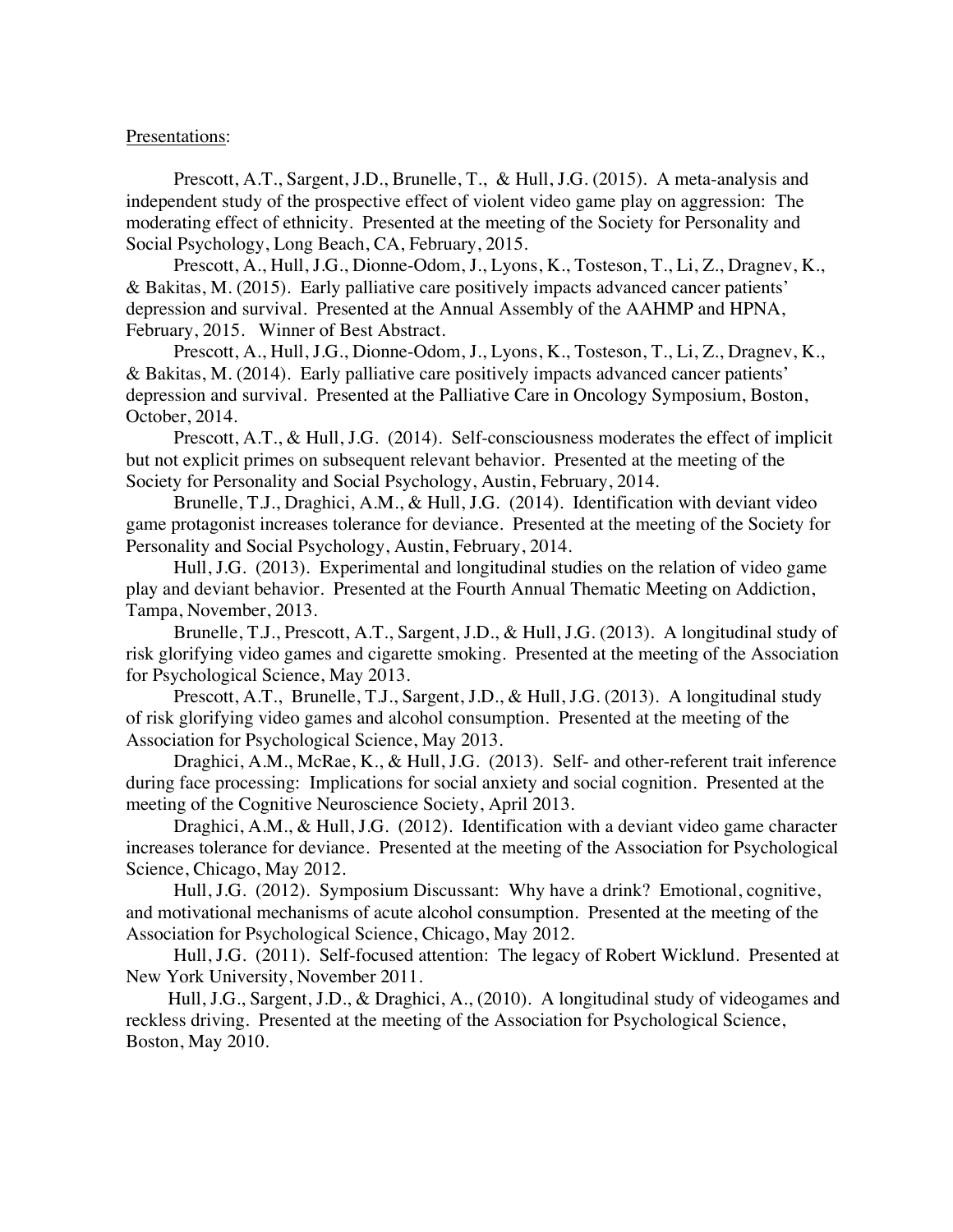Draghici, A., Hull, J.G., & Sargent, J.D., (2011). Longitudinal effects of playing M-rated videogames: Adolescents' reckless driving. Presented at the meeting of the Society for Personality and Social Psychology, San Antonio, January, 2011.

O'Hara, R.E., Bakitas, M., Hull, J.G., Lyons, K.D., & Li, Z. (June 10, 2010).Predictors of Caregiver Burden in a Palliative Care Randomized Trial to Improve Patients' Quality of Life. Poster session. Research Congress of the European Association for Palliative Care. Glasgow, Scotland.

K. Lyons, M. Hegel, Bartels, S., Hull, J., Li, Z, Lambert, L., Graves, L., Ellis, D., & Balan, S. (April 24, 2009). Reliability and Validity of the Valued Activities Inventory for Older Adults with Cancer. Poster session. American Occupational Therapy Association Annual Conference and Exposition, Houston, TX.

Hegel, M.T., Lyons, K.D., Kaufman, P., Hull, J. & Ahles, T. (April 25, 2009). Feasibility of Phone-Based Problem Solving to Preserve Function in Rural Breast Cancer Patients Undergoing Chemotherapy. Poster session. Society of Behavioral Medicine's 30th Annual Meeting, Montreal Quebec Canada.

Hull, J.G. (2008). A longitudinal study of the effects of videogame play on deviant behavior. Social Psychology Research Interest Group, Rockefeller Center for the Social Sciences, October 7, 2009,

Hull, J.G. (2007). Coping styles and the effectiveness of Problem-solving therapy for minor depression. Social Psychology Research Interest Group, Rockefeller Center for the Social Sciences, April 3, 2007.

Hull, J.G. (2007). Structural equation modeling of fMRI data: Promise and pitfalls. 9<sup>th</sup> Minary Social Psychology Conference at Squam Lake, August 9 - 12, 2007.

Hull, J.G., Gordon, H.L., & Slone, L.B. (2005). The private self-conscious brain: An  $fMRI$  investigation of responses to subliminal emotion cues. Presented at the  $6<sup>th</sup>$  Annual Meeting of the Society for Personality and Social Psychology. January 20 – 22, 2005, New Orleans, LA.

Hull, J.G. & Slone, L.B. (2004). Consciousness, non-consciousness, and selfconsciousness: The automaticity of I. Presented at the  $5<sup>th</sup>$  Anuual Meeting of the Society for Personality and Social Psychology. January 29 – 31, 2004. Austin, Texas.

Slone, L., Hull, J.G., & Lehn, D. (2004). Thresholds of consciousness: Influences of self-consciousness and self-relevance. Presented at the 5<sup>th</sup> Anuual Meeting of the Society for Personality and Social Psychology. January 29 – 31, 2004. Austin, Texas.

Hull, J.G. (2003). Alcohol and self-control. Presented at the Max Planck Institute for Psychological Research Conference on Disorders of Volition. December 10 – 13, 2003. Irsee, Germany.

Hull, J.G. (2003). Automaticity in social behavior. Invited address. Coe College. November 11, 2003. Cedar Rapids, Iowa.

Hull, J.G. (2003). The non-consciousness of self-consciousness. Presented at University of Texas Alumni Conference. February 28, 2003. Austin Texas.

Slone, L.B., & Hull, J.G. (2003). Influences of self on behavioral priming. Presented at the Meeting of the Society for Personality and Social Psychology. January 30 – February 2, 2003. Los Angeles, California.

Tickle, J.J., Heatherton, T.F., Hull, J.G., Dalton, M.A., & Sargent, J.D. (2003). A structural model of the relationship between social influence factors and adolescent smoking.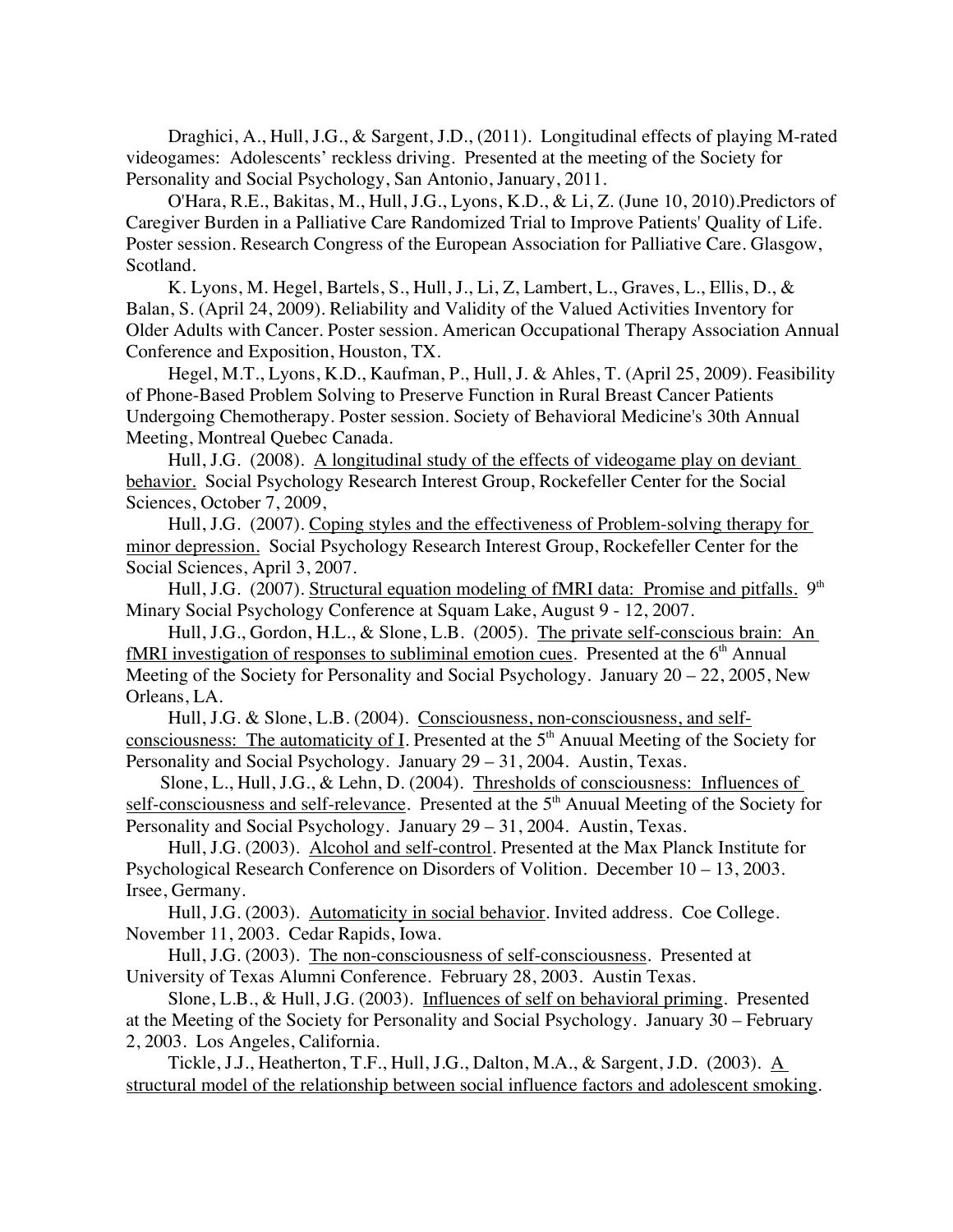Presented at the Meeting of the Society for Personality and Social Psychology. January 30 – February 2, 2003. Los Angeles, California.

Hull, J.G., Slone, L.B., & Hebl, M.R. (2002). Nonverbal influences on personality role types. Presented at the Meeting of the Society for Personality and Social Psychology. January 31 - February 3, 2002. Savannah, Georgia.

Slone, L.B., & Hull, J.G. (2002). Implicit Priming: Greater influence on self or other? Presented at the Meeting of the Society for Personality and Social Psychology. January 31 - February 3, 2002. Savannah, Georgia.

Hull, J. G., Slone, L. B., & Matthews, A. R. (2001). The non-consciousness of selfconsciousness. Presented at the Meeting of the Society for Personality and Social Psychology. February 1 - 3, 2001. San Antonio, Texas.

Hull, J. G., & Koepsel, K. D. (1998). Anticipatory identity shifts: Changing the self immediately prior to occupying a role. Presented at the Meeting of the American Psychological Society, May 21-24, 1998, Washington, D.C.

Hull, J.G. (1996). Personality, Regulation, Impression, and Self-Memory (PRISM) theory: Statement and illustration of basic principles. Presented at the SESP Preconference on Self and Identity, October 17, 1996, Sturbridge, Massachusetts.

Hull, J.G., & Renn, R.J. (1995). A comparison of cluster analysis and factor analysis models of personality. Presented at the Meeting of the American Psychological Society, June 29 - July 2, 1995, New York, New York.

Hull, J.G. (1995). Rethinking the structure of personality and the self as revealed by trait ratings. Invited address at the University of Quebec at Montreal. March, 1995.

Hull, J.G. (1995). Deception in social science research. Presented at the Conference on Regulation and Monitoring of Social Science Research Involving Human Participation. Dartmouth College. March, 1995

Lehn, D.A., & Hull, J.G. (1994). A social psychology perspective on the five factor structure of personality. To be presented at the meeting of the American Psychological Society, Washington, D.C., June, 1994

Hull, J.G. (1994). Rethinking the structure of personality and the self as revealed by trait ratings: Five factor and other solutions. Presented at the 10th meeting of the Social Psychology Winter Conference, Park City, Utah. January 9 - 13, 1994.

Lehn, D.A., & Hull, J.G. (1992). The complex structure of personality: A confirmatory factor analytic approach to the five factor model of personality. Presented at the meeting of the American Psychological Society, San Diego, CA, June 20-22, 1992.

Tedlie, J.C., & Hull, J.G. (1992). An integrative approach to the structure of coping. Presented at the meeting of the American Psychological Society, San Diego, CA, June 20-22, 1992.

Hull, J.G., Tedlie, J.C., & Lehn, D.A. (1991). Health relevant personality constructs are not all alike: Negative affectivity is different. Presented at the meeting of the American Psychological Society, Washington, DC.

Hull, J.G. (1989). Optimism, perceived risk, and various health related outcomes. Presented at the Nags Head Conference on Affect and Adjustment. Nags Head, NC.

Van Treuren, R.R., & Hull, J.G. (1987). Hardiness and the perception of symptoms. Presented at the Meeting of the American Psychological Association, New York, NY.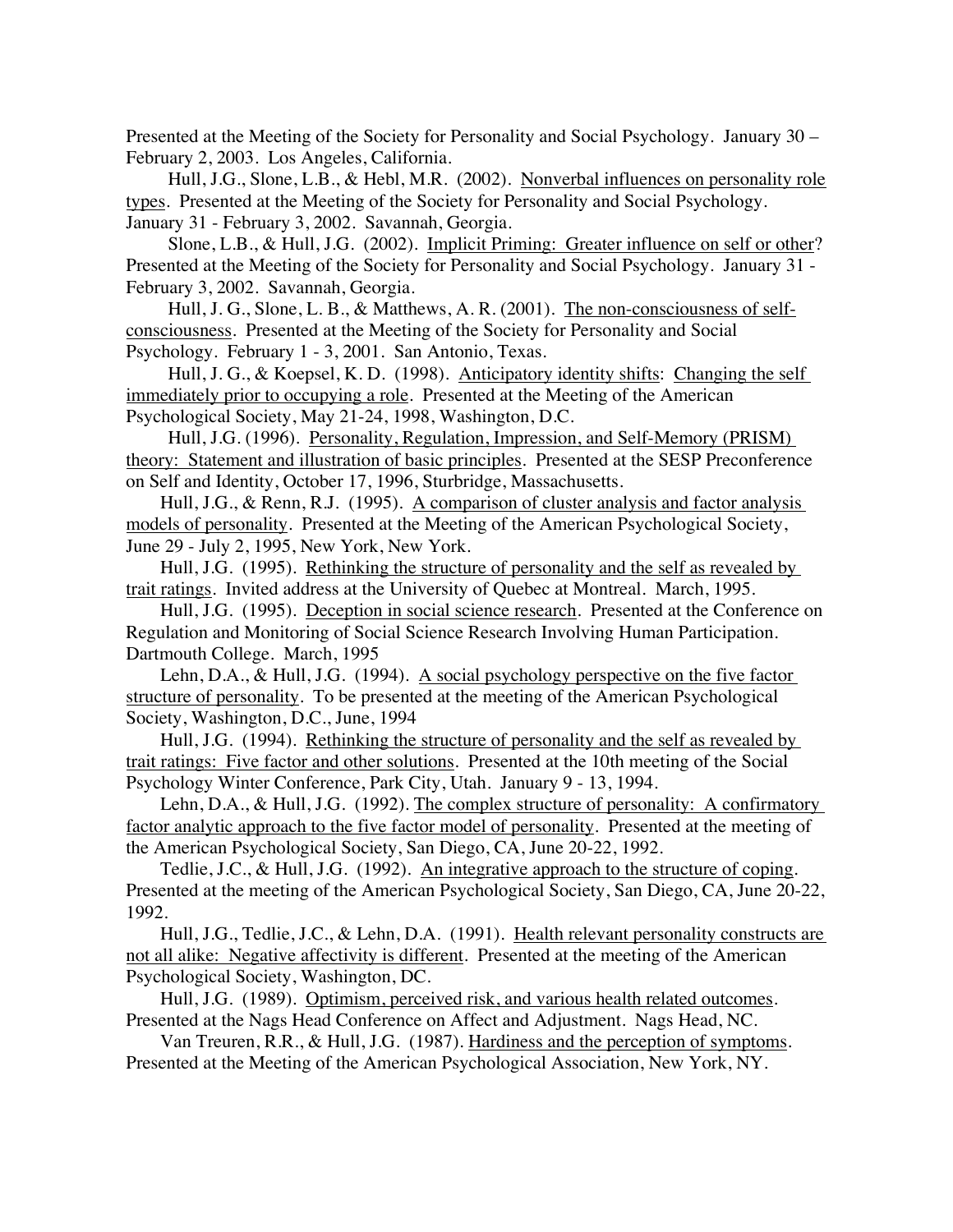Hull, J.G., & Bond, C.F. (1986). The social and behavioral consequences of alcohol consumption and expectancy: A meta-analysis of research that has used the balanced placebo design. Presented at the Meeting of the American Psychological Association, Washington, D.C.

Hull, J.G., Van Treuren, R.R., Ashford, S., Propsom, P., & Andrus, B. (1986). Exploring the connections between self, cognition, and behavior. Presented at the Meeting of the American Psychological Association, Washington, D.C.

Hull, J.G. (1986). Self-awareness and alcohol use: An update. International Research and Exchange Board Conference on Self and Social Involvement. Princeton, NJ.

Hull, J. G., Reilly, N. P., & Lustick, T. (1985). Self-consciousness, role discrepancy, and depressive affect. Presented at the Meeting of the American Psychological Association, Los Angeles.

Hull, J. G. (1984). The self-awareness model of alcohol consumption: Evidence and implications. Presented at the meeting of the Society of Experimental Social Psychology, Salt Lake City, Utah.

Hull, J. G. (1984). The self-awareness model of alcohol consumption. International Self and Identity Conference. Cardiff, United Kingdom.

Hull, J. G., Jouriles, E., & Young, R. D. (1983). Alcohol use as a function of selfconsciousness and academic performance. Presented at the meeting of the American Psychological Association, Anaheim.

Hull, J. G., Young, R. D., & Swank, L. (1982). Social anxiety, self-consciousness, and relapse following detoxification. Presented at the meeting of the American Psychological Association, Washington, D.C.

Hull, J. G., Levenson, R. W., & Young, R. D. (1981). The self-awareness reducing effects of alcohol consumption. Presented at the meeting of the American Psychological Association, Los Angeles.

Hull, J. G., & West, S. G. (1980). The discounting principle in attribution. Presented at the meeting of the American Psychological Association, Montreal.

## Conference Organization

Chief Organizer of the eighth "Filene Social Psychology Conference: Stigma and Nonverbal behavior" to be held at the Minary Conference Center, August 27-30, 2006.

Chief Organizer of the seventh "Filene Social Psychology Conference: Automaticity and Control" to be held at the Minary Conference Center, August 11 - 14, 2005.

- Participant in the sixth "Filene Social Psychology Conference: Person Construal" held at the Minary Conference Center, August 9 - 12, 2002.
- Participant in the fifth "Filene Social Psychology Conference: Issues on Social Cognitive Neuroscience" held at the Minary Conference Center, August 9 - 12, 2001.
- Chief Organizer of the fourth "Filene Social Psychology Conference: Issues on Personality Theory and Research" held at the Minary Conference Center, July 22-25, 1999.

Organizer of the third "Filene Social Psychology Conference: Issues on Self in Social Interaction" held at the Minary Conference Center, July 31 - August 2, 1998.

Organizer of the second "Filene Social Psychology Conference: Issues on Stigma" held at the Minary Conference Center, July 31 - August 2, 1997.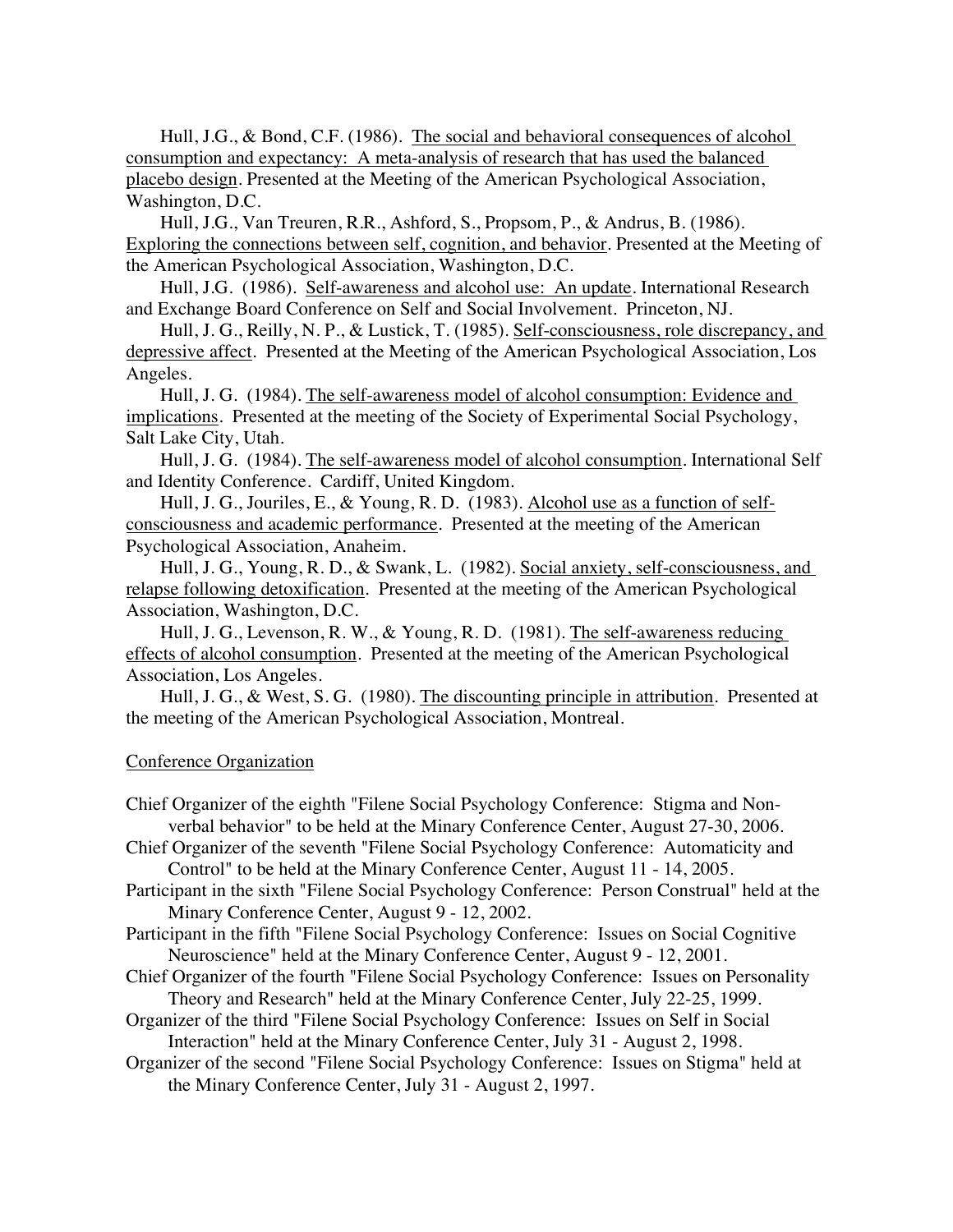Chief Organizer of the first "Filene Social Psychology Conference: Issues on the Structure and Function of the Self" held at the Minary Conference Center, June 22 - 25, 1995.

College Citizenship: Current and Continuing

Chair, Department of Psychological and Brain Sciences (2009 – present)

Committee Advisory to the President (2014-present)

Committee on Priorities, Member (2012-present)

Committee of Chairs (2009-present)

Social Science Divisional Council (2009-present)

President, Phi Beta Kappa at Dartmouth College (2009-present).

Committee for the Protection of Human Subjects, 1995 - September, 1997; September, 1998 present.

Social Psychology Research Interest Group, A Rockefeller Center Workshop, Chair and Convener, 2003 – 2012.

College Citizenship: Past

Department of Psychological and Brain Sciences, Social Psychology Search Committee, 06- 07; 08-09. Department of Psychological and Brain Sciences Subject Pool Committee, Chair, 1996-2009. Department of Psychological and Brain Sciences Ad Hoc Committee on Rekeying Moore Hall, Chair, 2007-2008. Vice President, Phi Beta Kappa at Dartmouth College (2005-2009). Rockefeller Faculty Council, Fall, 2000 – 2006. MALS Curriculum Committee, -2005. Freshman Adviser, 1984 – 2004, 2006. Department of Psychology Building Committee, 1992 - 1999. Chair, 1995 - September 1997. Undergraduate Committee, Department of Psychological and Brain Sciences, 1984, 1990, 1991-1994, 1999-2000. Chair, 1991-1994, 1999-2000 Chair of Graduate Committee, Psychology Department, 1987-1989. Committee on Policy, Fall,1994 - Winter, 1995. Social Psychology Search Committee, 90-91, 91-92 (Chair), 93-94 (Chair) 97-98, 98-99 (Chair), 99-00 (Chair), Committee on Student Life, Fall, 1992. Committee on the Freshman Year, Winter, 1992. Executive Committee of the Faculty of Arts and Sciences Representative of the Dept. of Psychology, 1986 - 1988. Dissertation Committees

Chair, Dissertation Committee for Laurie Slone (2004)

Chair, Dissertation Committee for Kristen Koepsel (2000)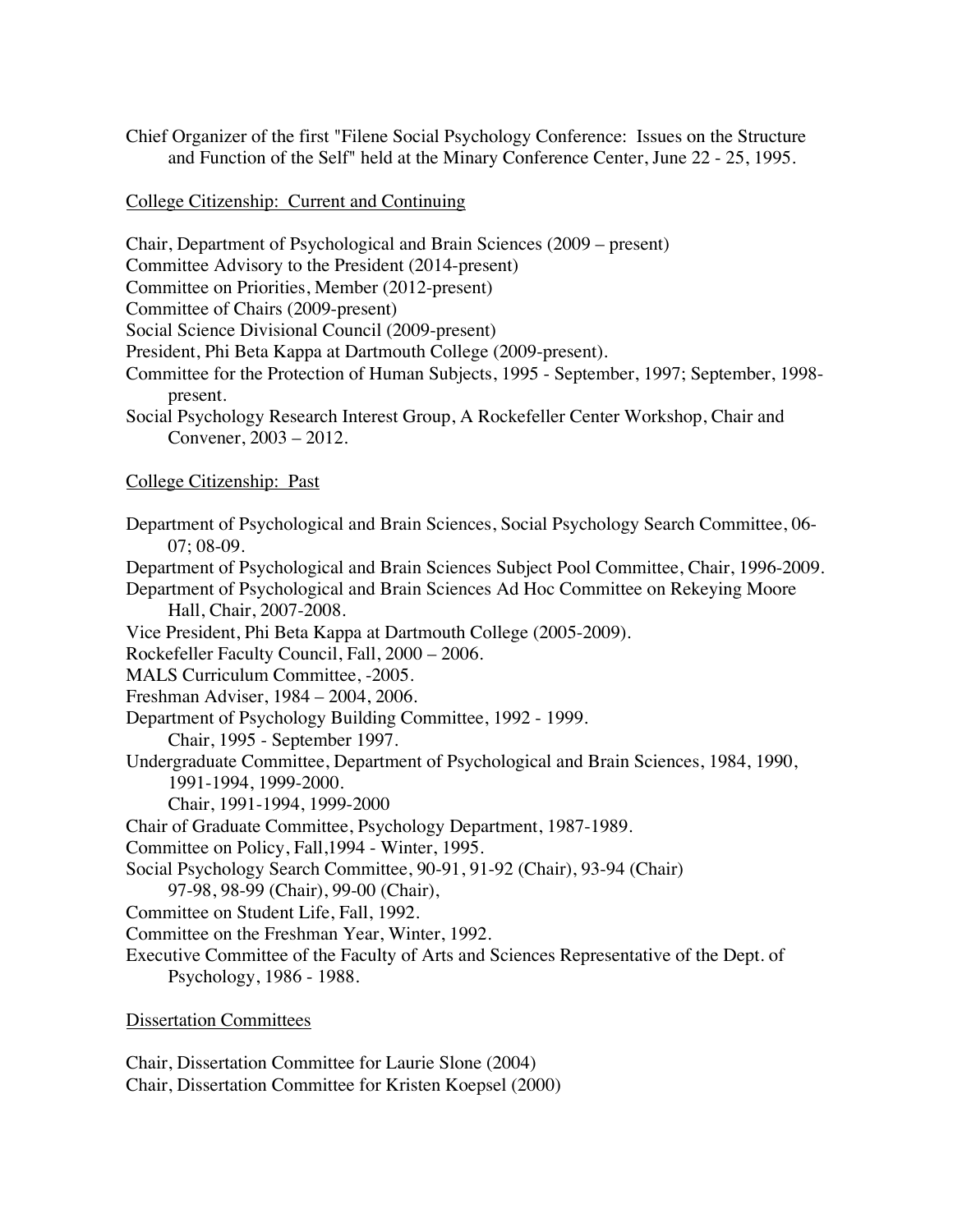Chair, Dissertation Committee for Judith C. Tedlie (1993) Chair, Dissertation Committee for Daniel A. Lehn (1993) Chair, Dissertation Committee for Ron Van Treuren (1988) Chair, Dissertation Committee for Pamela Propsom (1988) Member, Dissertation Committee for Megan Roberts (2012) Member, Dissertation Committee for John Kingsbury (2012) Member, Dissertation Committee for Ross O'Hara (2011) Member, Dissertation Committee for Kris Caudle (2011) Member, Dissertation Committee for Courtney Stein (2006) Member, Dissertation Committee for Megan Curtis (2006) Member, Dissertation Committee for Jennifer Tickle (2004) Member, Dissertation Committee for Kathleen Vohs (2000) Member, Dissertation Committee for Marilyn Mendolia (1990) Member, Dissertation Committee for Ursula Hess (1989) Member, Dissertation Committee for Lauren Bush (1989) Member, Dissertation Committee for Terri Lustick (1986) Member, Dissertation Committee for Nora Reilly (1985)

#### Past Editorial Boards

Journal of Abnormal Psychology (2006-2014) Journal of Personality and Social Psychology (1997-2001) Personality and Social Psychology Bulletin (2002-2004) Basic and Applied Social Psychology (1995-2004) Encyclopedia of Social Psychology

### Ad hoc Journal Reviewer

Journal of Personality and Social Psychology Journal of Experimental Social Psychology Journal of Abnormal Psychology Psychological Review Psychological Bulletin Health Psychology Psychology and Health Journal of Personality Journal of Research in Personality Personality and Social Psychology Bulletin Personality and Social Psychology Review Social Psychology Quarterly Journal of Social and Clinical Psychology Journal of Consulting and Clinical Psychology Journal of Studies on Alcohol Psychological Methods Self & Identity